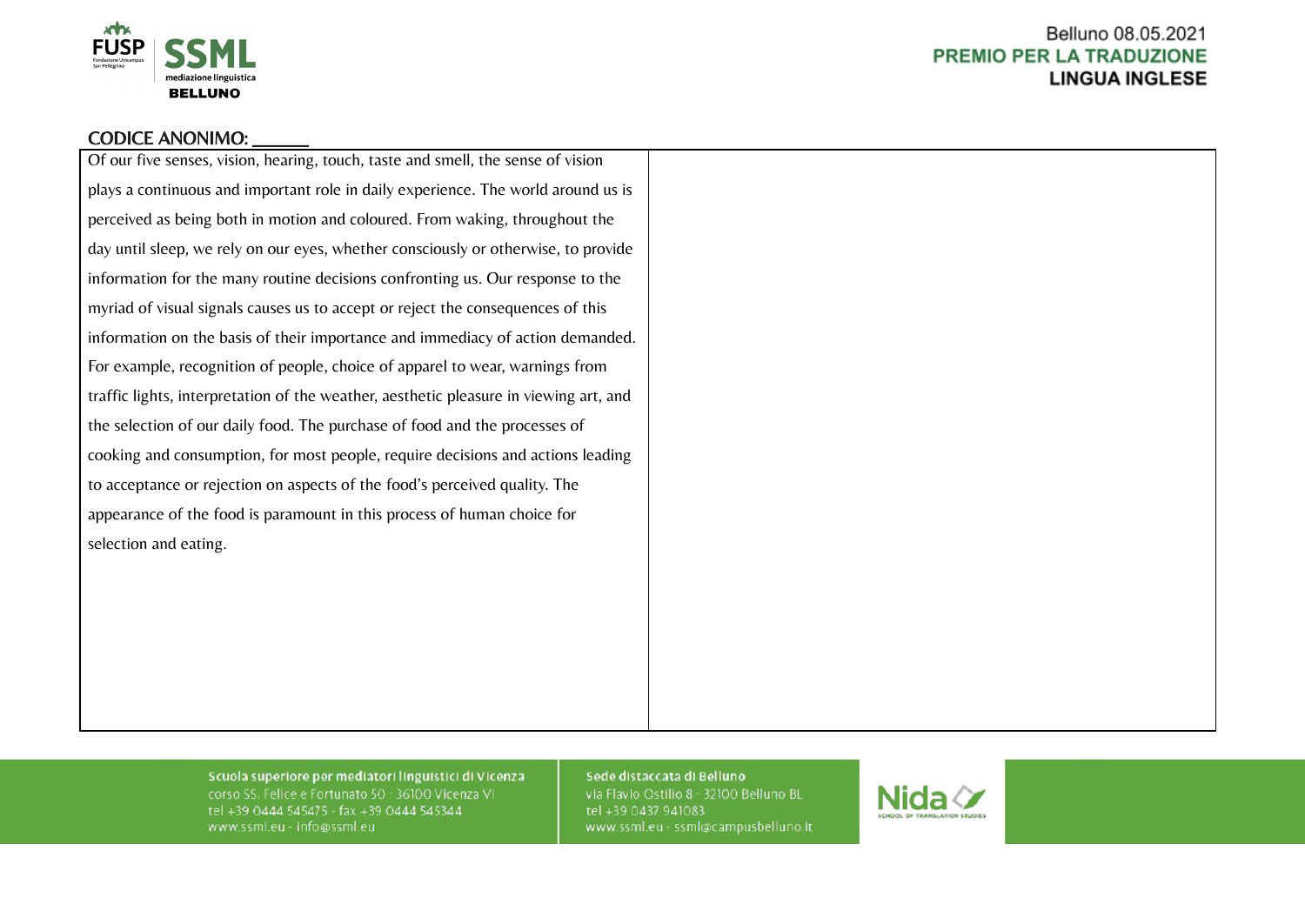

# Belluno 08.05.2021 **PREMIO PER LA TRADUZIONE LINGUA INGLESE**

# CODICE ANONIMO:

Our choice of food is governed by many factors, the principal of these being availability. In affluent societies, where there is abundant supply and variety of food items, the choice presented in the modern supermarket is immense. Supermarkets are likely, at any time, to stock several thousand items. Many of these will be different in type but others will be of a similar nature although supplied by a variety of manufacturers. Perusal of any supermarket shelf or refrigerated or frozen display cabinet will present the consumer with a decision process of what to purchase and for what purpose.

The mechanism of human behaviour in this process of selection and purchase is the subject of several recent books. [...]

[287 words]

Scuola superiore per mediatori linguistici di Vicenza corso SS. Felice e Fortunato 50 - 36100 Vicenza VI tel +39 0444 545475 - fax +39 0444 545344 www.ssml.eu - info@ssml.eu

Sede distaccata di Belluno

via Flavio Ostilio 8 - 32100 Belluno BL tel +39 0437 941083 www.ssml.eu - ssml@campusbelluno.it